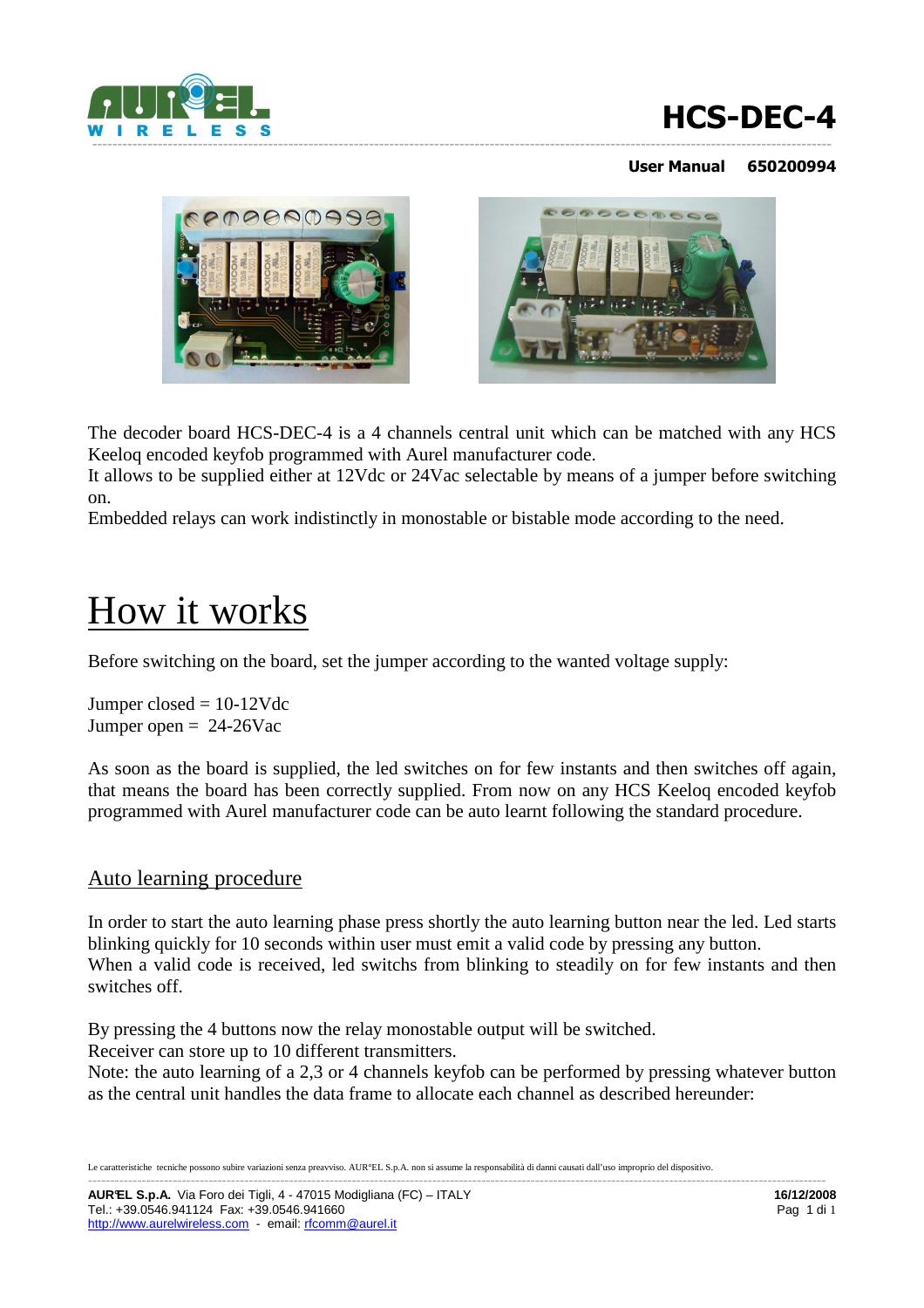

# **HCS-DEC-4**

 **User Manual 650200994** 

Only  $S0$  on = channel 1 Only  $S1$  on = channel 2 Only  $S2$  on = channel 3 Only  $S3$  on = channel 4

#### How to switch output from mono to bistable

As defaut all outputs work in monostable mode but it's possible to switch them to bistable mode executing the following procedure:

After a keyfob has been learnt, press shortly the auto learning button. Now led starts blinking quickly for 10 seconds; before this time expires, press the button again shortly and led will switch on steadily. Now within 10 seconds press the button of the channel you want to make bistable. Done it, the led blinks three times to show the operation was executed correctly.

Repeating the operation on the same channel the led would blink twice to show the return to monostable mode.

N.B. The described procedure can be executed only whether at least one keyfob is stored in memory. In case more keyfobs have been stored the output is activable by all keyfobs stored indistinctly and it's valid for all.

#### Erasing memory

In order to erase all the keyfobs stored in memory press shortly the auto learning button until it starts blinking. Now press it again and hold it down for 5 seconds until the led switches off. Then release it and verify that led blinks 5 times to indicate the memory has been erased.

N.B. By erasing the memory all setting of bistable channels are reset.

Le caratteristiche tecniche possono subire variazioni senza preavviso. AUR°EL S.p.A. non si assume la responsabilità di danni causati dall'uso improprio del dispositivo. ---------------------------------------------------------------------------------------------------------------------------------------------------------------------